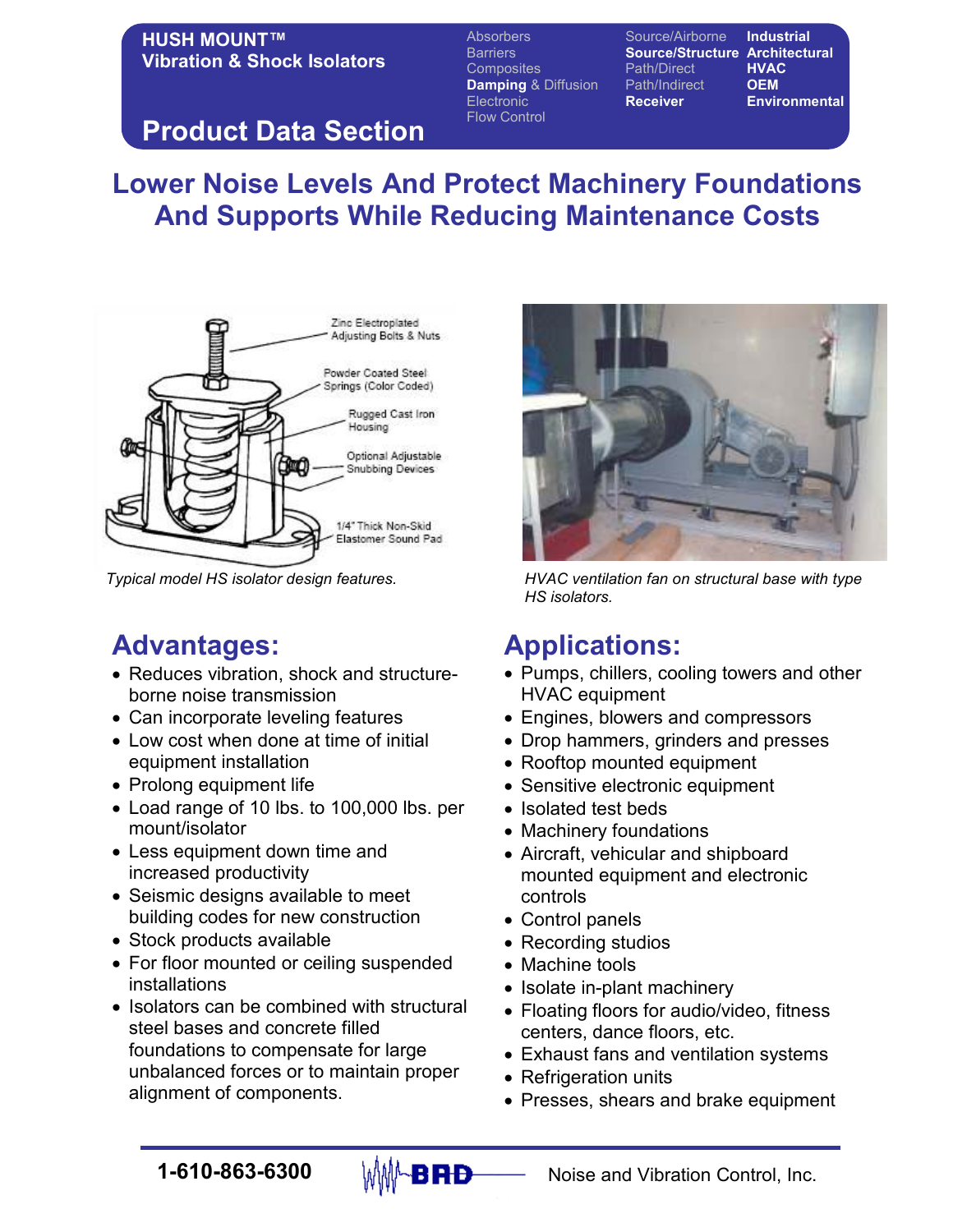# Product Data Section

Vibration & Shock Isolators

HUSH MOUNT™

#### Type RN Pad Isolators



MATERIAL: Neoprene, cork, fiberglass, felt or combinations DEFLECTIONS: Typically 10% to 20% of pad's thickness EFFICIENCY: Best for high frequency noise breaks; 50% to 70% APPLICATIONS: Non-critical, grade or basement

#### Type HS Spring Isolators



MATERIAL: Steel compression springs DEFLECTIONS: Typically 1" to 5" EFFICIENCY: Best for machines operating below 1200 RPM; 90% to 99% APPLICATIONS: Critical, light floor constructions

#### About BRD HUSH MOUNTS™:

BRD HUSH MOUNT™ isolators use their ability to compress or deflect to absorb unwanted vibrations. Efficiencies are outlined above for the major isolator types. A 70% efficiency translates to 30% transmission of vibrational energy. The greater the rated deflection of the isolator, the higher the isolation efficiency will be.Vibration problems are generally classified one of two ways. In force excitation, the isolator issed to protect the supporting structure from forces generated by the supported mass. In motion excitation, the isolator is used to protect the supported mass from disturbances of the supporting structure.

Technical Information Application Details New Products Installation Guidelines **Accessories** Selection Information

General Information

#### Type RIS Elastomeric Isolators



MATERIAL: Neoprene, natural rubber and other elastomers DEFLECTIONS: Typically 0.20" to 0.50"

EFFICIENCY: Best for machines operating above 1200 RPM; 70% to 90%

APPLICATIONS: Non-critical, above floors, minimal unbalanced forces

### Type AB Air Spring Isolators



MATERIAL: Air filled elastomer bag (low profile) DEFLECTIONS: Equivalent of 6" to 7" for steel springs EFFICIENCY: Can attain 99+% APPLICATIONS: Critical, light floor constructions

#### Information needed to select BRD HUSH MOUNTS™:

- 1) Determine isolator type based on required isolation efficiency and/or application descriptions listed above.
- 2) Verify the total equipment operating weight including any uneven weight distribution.
- 3) Verify equipment center of gravity and dimensional envelope if known
- 4) Determine the need for integral structural steel bases to maintain drive alignments, compensate for equipment overhang and to add mass for damping unbalanced forces.
- 5) Provide details of supporting foundations and supports.
- 6) Specify indoor or outdoor installation, vibration or shock, mobile or stationary.
- 7) All piping, duct and conduit connections to isolated equipment must be done with flexible joints.
- 8) Describe any special environmental conditions (solvents, fuels, ozone, etc. which are present).
- 9) Consult BRD to confirm all selections.



**1-610-863-6300**  $\mathbb{M}$  $\mathbb{M}$  $\rightarrow$  **RD** Noise and Vibration Control, Inc.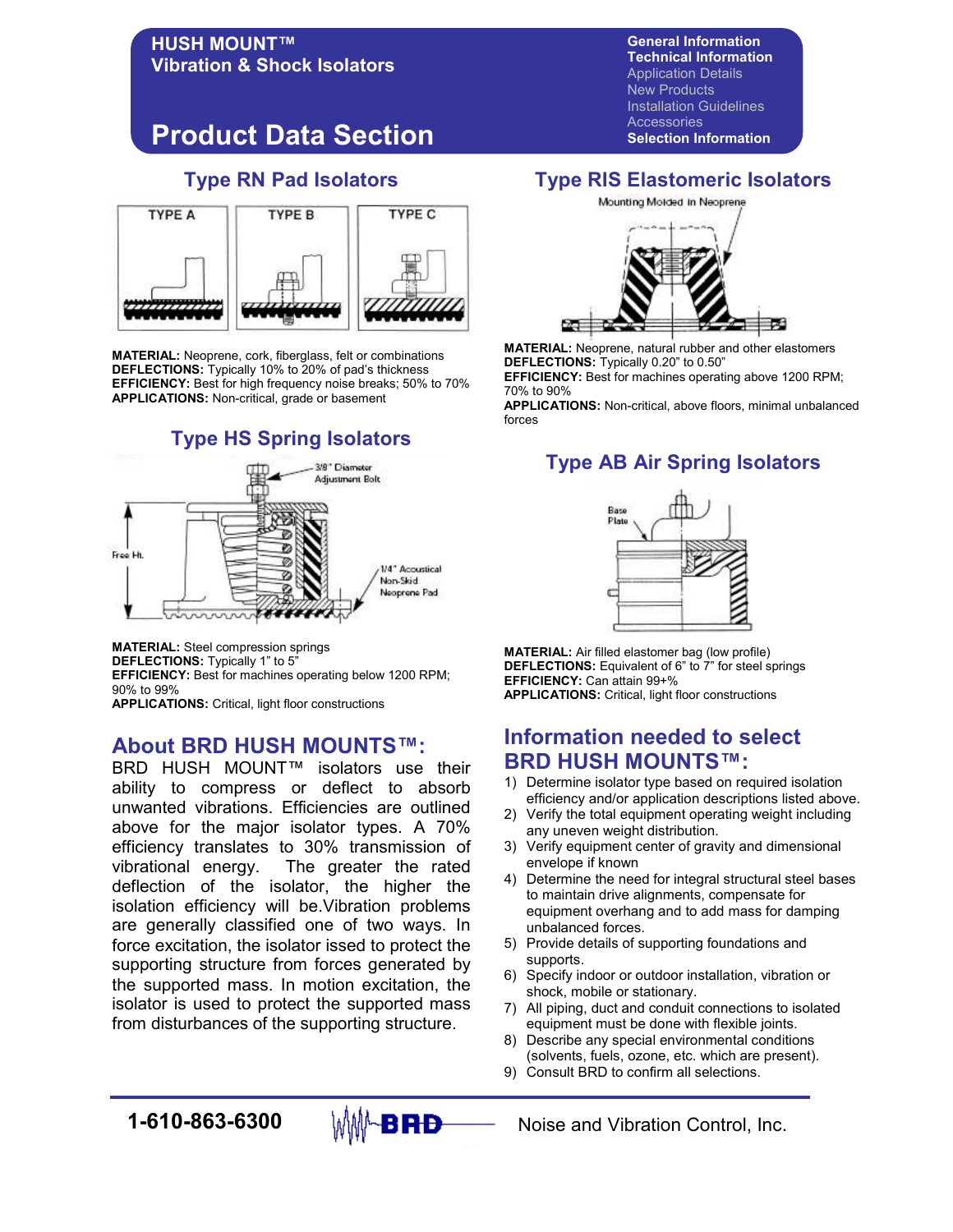#### HUSH MOUNT™ Vibration & Shock Isolators Product Data Section General Information Technical Information Application Details New Products Installation Guidelines Accessories Selection Information

# Seismic/Isolated Curbs And Rails For Packaged Rooftop Air Conditioning Equipment



Front and side elevation views of the model RSVC-200 2" static deflection seismic/isolated roof curbs for rooftop packaged AC units.

#### Advantages:

- Compatible with equipment of all major rooftop manufacturers
- Manufactured from 11 GA. tubular steel designed to withstand all specified wind and seismic forces including vertical uplift
- Capable of either point support attachment to the building steel or anchor bolt attachment to a concrete pad depending on the roof construction
- Incorporates a means of positive fastening of the rooftop unit to the tubular steel support (Clamping is not acceptable)
- Designed to accept waterproofing in accordance with NRCA guidelines
- Can be supplied knocked down or assembled with optional supply and return air gasketing
- Curbs are self-sealing so ductwork can be connected before the rooftop unit arrives
- Can also accommodate sloped roof construction

| Model           | <b>Description</b>       |
|-----------------|--------------------------|
| <b>RSVC-100</b> | Seismic/Isolated         |
|                 | 1" deflection roof curb  |
| <b>RSVC-200</b> | Seismic/Isolated         |
|                 | 2" deflection roof curb  |
| <b>RSVC-300</b> | Seismic/Isolated         |
|                 | 3" deflection roof curb  |
| <b>RSVR-110</b> | Seismic/Isolated         |
|                 | 1" deflection rails      |
| <b>RSVR-220</b> | Seismic/Isolated         |
|                 | 2" deflection rails      |
| <b>RSVR-330</b> | Seismic/Isolated         |
|                 | 3" deflection rails      |
| <b>RVIC-400</b> | Isolation curb that fits |
|                 | standard factory non-    |
|                 | isolated curb            |
|                 | 1" deflection only       |